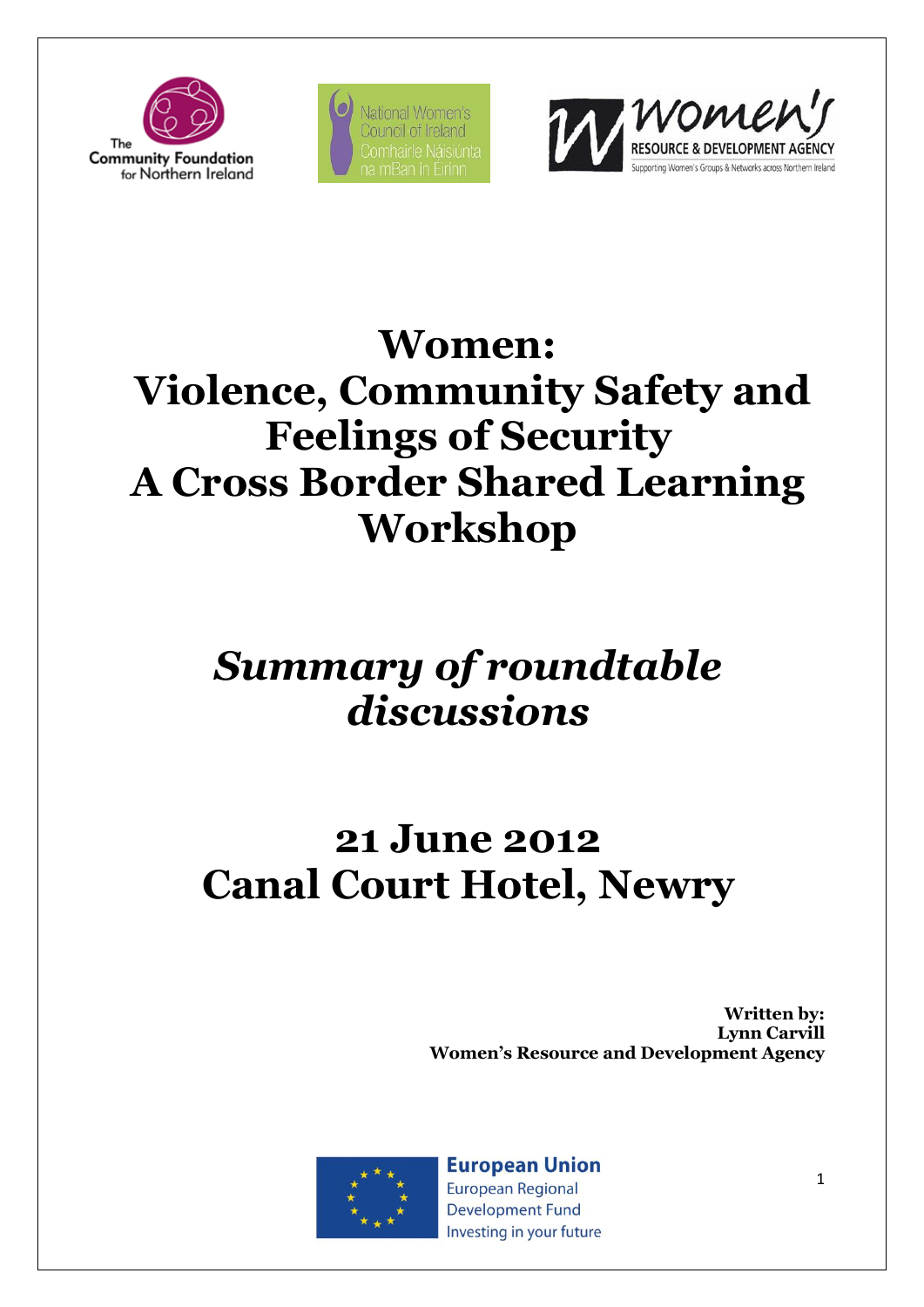### **Women: Violence, Community Safety and Feelings of Security A Shared Learning Workshop Summary of Roundtable Discussions Newry 21st June 2013**

#### **Introduction of Overall Project**

The Women's Resource and Development Agency (WRDA), the National Women's Council of Ireland (NWCI) and the Community Foundation for Northern Ireland (CFNI) are partners in a Peace 3 project that aims to capture the experiences of women living through conflict and through the subsequent period of conflict resolution and peace building.

The aim is to learn from the experience of women who have lived through these processes and to try to identify ways in which to make a positive impact. Over two years this project will bring women together on a cross community and a cross border basis and they will have an opportunity to exchange learning with women from other conflict areas through the Foundations for Peace Network.

Key issues will be highlighted in different workshops which will take place throughout Northern Ireland and in border county areas. These are:

- Violence, safety and security
- Decision making and representation
- Women's rights are human rights women and social justice
- Women and the legacies of the past
- Women and institutional change

The final part of the project is aimed at placing on an international stage all that has been learned through the discussions between women from different communities and regions. The project will have two important outcomes:

- The learning gathered will be used for the design of policy recommendations that will be disseminated through the production of a Policy Report on Gender and Peace Building, which will be primarily focused on influencing institutional change in both Northern Ireland and the Republic of Ireland.
- A Tool Kit on Women and Peace Building: Developing Practical Approaches will be produced. This will be circulated internationally with the intention of influencing governments and agencies responsible for providing grants and assistance to war-torn societies.

#### **Format**

Over 30 women from the Derry, Newry and Dundalk areas attended a cross-border, shared learning workshop to further discuss the topic of how women have made a difference on the level of institutional change.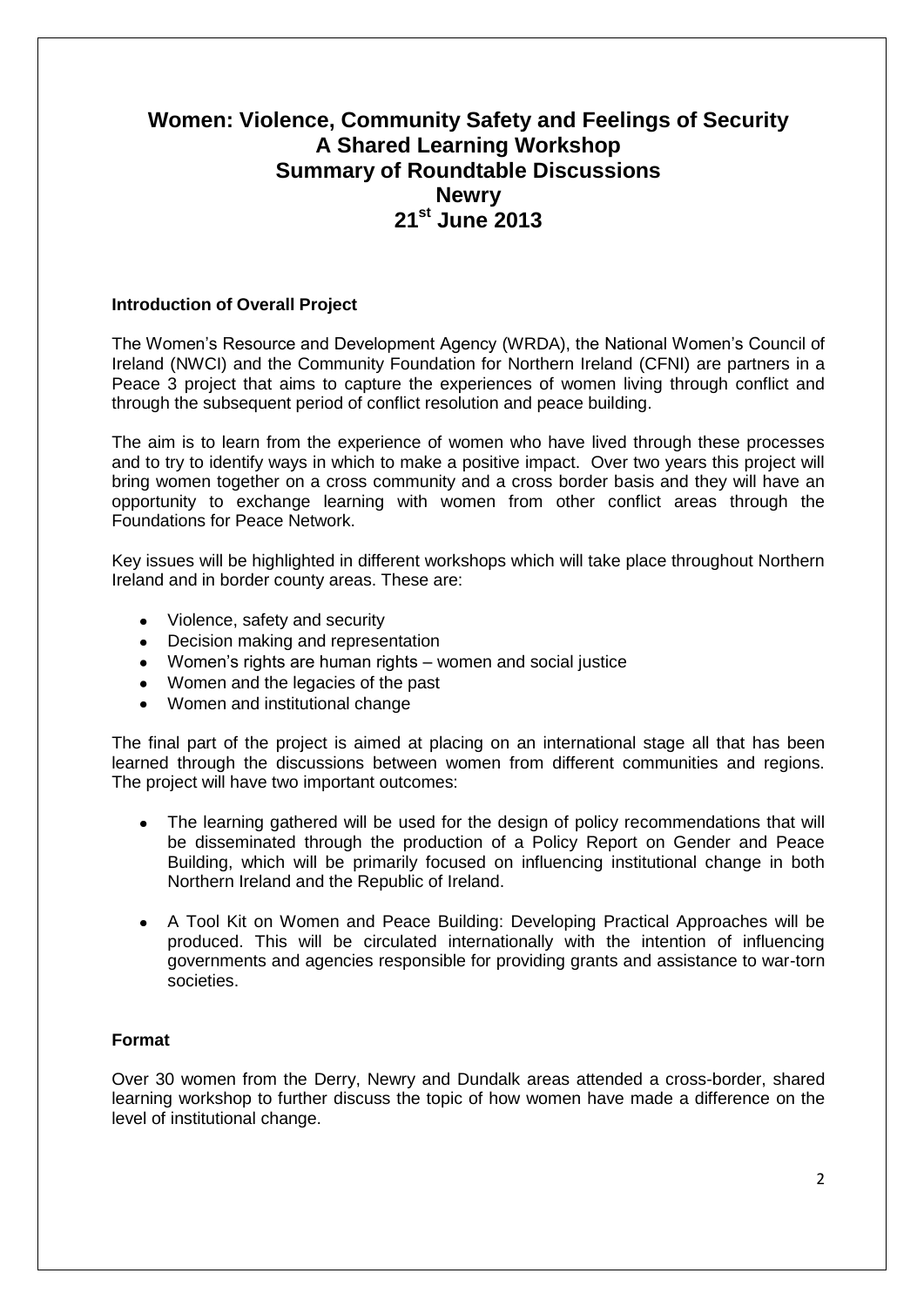#### **Guest Speakers**

Monina O'Prey from the Community Foundation for Northern Ireland welcomed everyone to the event and introduced the Women and Peace Building – Sharing the Learning Project. She made the point that the Women's Sector had long held an ethos of campaigning for social change. There was a need for the activist perspective to be presented more visibly so that the issues experienced as problematic by women could be raised.

Monina outlined the membership and work of the Foundations for Peace Network, highlighting the fact that the members were all indigenous independent Trusts working in areas of often violent conflict. The members are currently located in Serbia, Georgia, Israel, Bangladesh, India, Sri Lanka, Nepal, Colombia and Northern Ireland, but are soon to include Mexico, Indonesia and Palestine. All of these Trusts have an interest in work with women, as in areas of conflict, women are a key resource in peace building and conflict transformation.

Monina introduced the keynote international speaker, **Ambika Satkunanathan,** from the Neelan Tiruchelvam Trust in Sri Lanka to share her experience of the challenges facing women in Sri Lanka.

Ambika addressed the issue of Women, Violence and Security in the context of the role of law, justice and peace in Sri Lanka.

- 1) She noted that in May 2009, thirty years of violent conflict between the Tamil LTTE and the Sri Lanka government had come to an end, but on the basis of military supremacy and the imposition of majoritarianism. However, the root causes of the conflict over contested national identities remained in place. Peace had been won but at the expense of human rights and through the militarisation of the Tamil areas, as well as a rejection of any acceptance of a multi-ethnic nature of the country. Alongside this there had been increased difficulties experienced by community and voluntary organisations to operate as they have to obtain Army permission to hold meetings. The situation has led to the breakdown of social networks at community level and the continued marginalisation of the Tamil minority population.
- 2) The position of women in these circumstances has rarely been discussed, however they still bear the impact of the operation of illegal detention facilities and the fact that very many people disappeared, and are still missing, as a result of armed actions during the final years of the war. They are also affected by the fact that the State presents the ethnic identity of the Tamils through a security lens, i.e. they are all seen as suspects unless proven otherwise. The holding of ex-combatants in Rehabilitation Centres, with no judicial review of this process has resulted in a large number of families headed by women in Tamil areas. This means that women are in positions of economic insecurity, which can have consequences of a sexual exploitative nature. They can be open to sex trafficking or prostitution. There has also been an increase in the reported cases of domestic violence and the abandonment of women who were coerced into youth marriages. There is little coordinated response through voluntary organisations.
- 3) There has also been an internal fragmentation of the Tamil community, with the Army requisitioning houses and people being suspected by their own communities of acting as informers. There is also a heritage of women's issues not being taken seriously when LTTE was operating as well, with traditional attitudes to women continuing to influence how they were perceived. Post 2009, women combatants who have been held at Rehabilitation Centres continue to suffer stigma and discrimination. There is also concern about sexual abuse that has been rumoured to occur.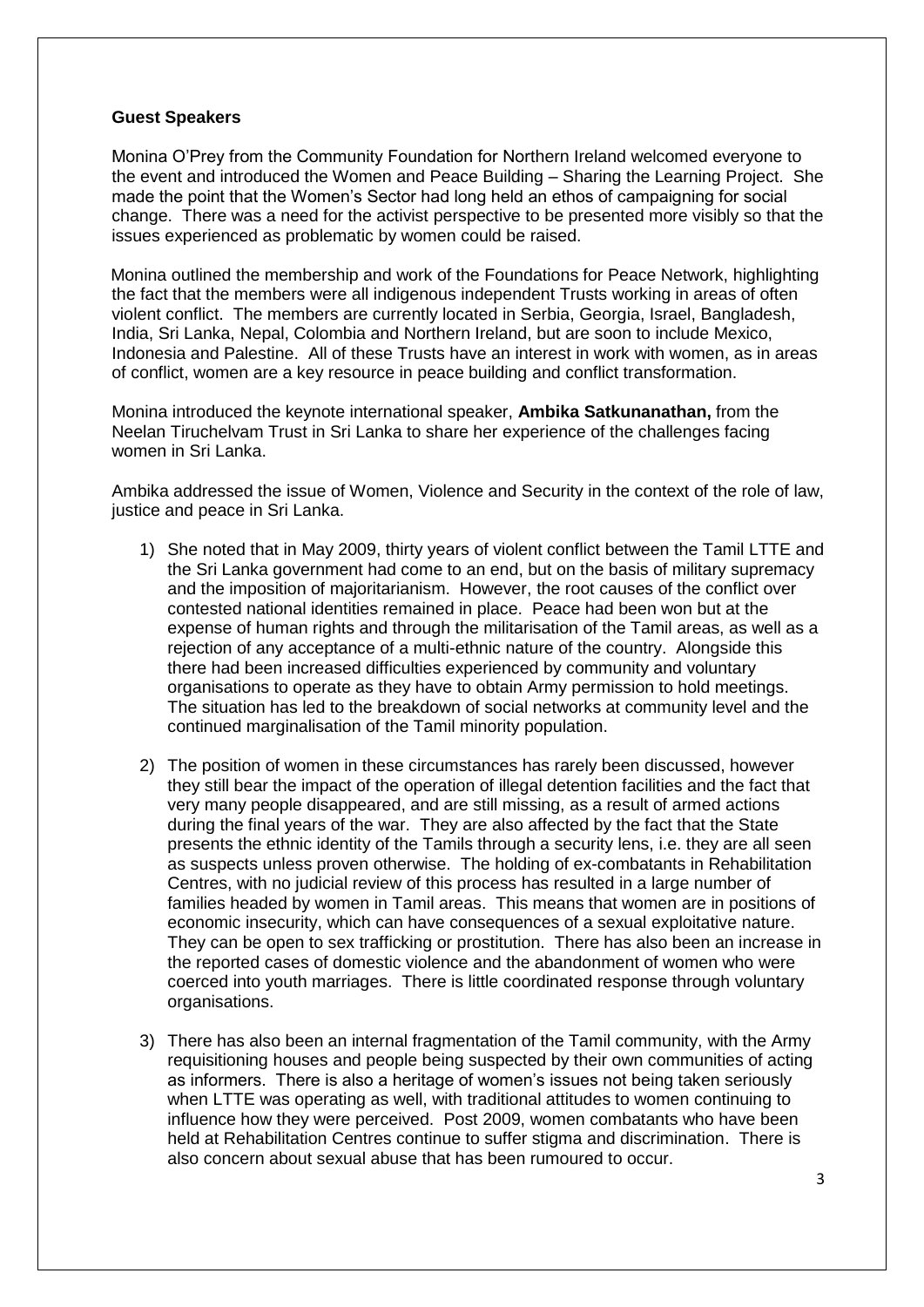4) Finally, Ambika suggested that while women often played an active role in the Tamil nationalist struggle they were not always successful in translating this activism into enhancing the position of women more generally. Indeed women's issues were often submerged into other issues. Equally the impact of the violent conflict served to divide women in Sri Lanka as a whole. Where women have been portrayed within society, it is often as victims, and there continues to be a silence in telling their stories or asserting demands.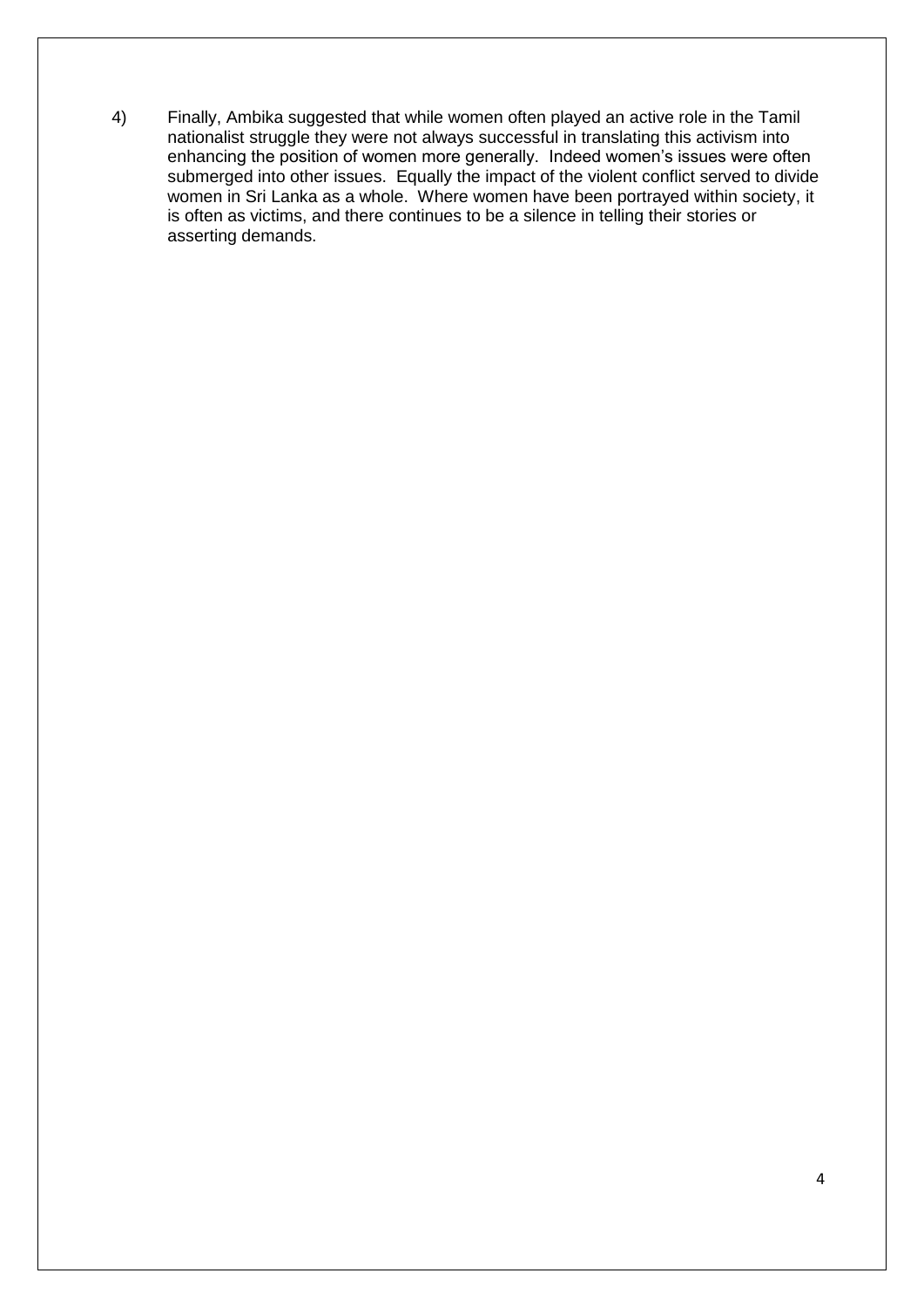Facilitated discussions took place around eight tables with a scribe noting the issues that were raised. Participants were asked to focus their discussions around the following key questions:

#### **1.) General comments/thoughts on the presentations this morning, particularly in relation to other workshops**

- **2.) What policy areas do we need to examine in relation to** 
	- **a. Community Safety and Security?**
	- **b. Domestic and Sexual Violence?**

#### **3.) Who in government/public services do we need to lobby in relation to**

- **a. Community safety?**
- **b. Domestic and Sexual Violence?**

At the end of each table discussion, the women were asked to prioritise the main issue or area of importance they felt strongest about. Participants were given dots to place on the flipchart in order to stress what they felt was most important to them overall. The table facilitator was then able to feedback the key points to the wider group.

A short plenary discussion ensued after the facilitated workshops.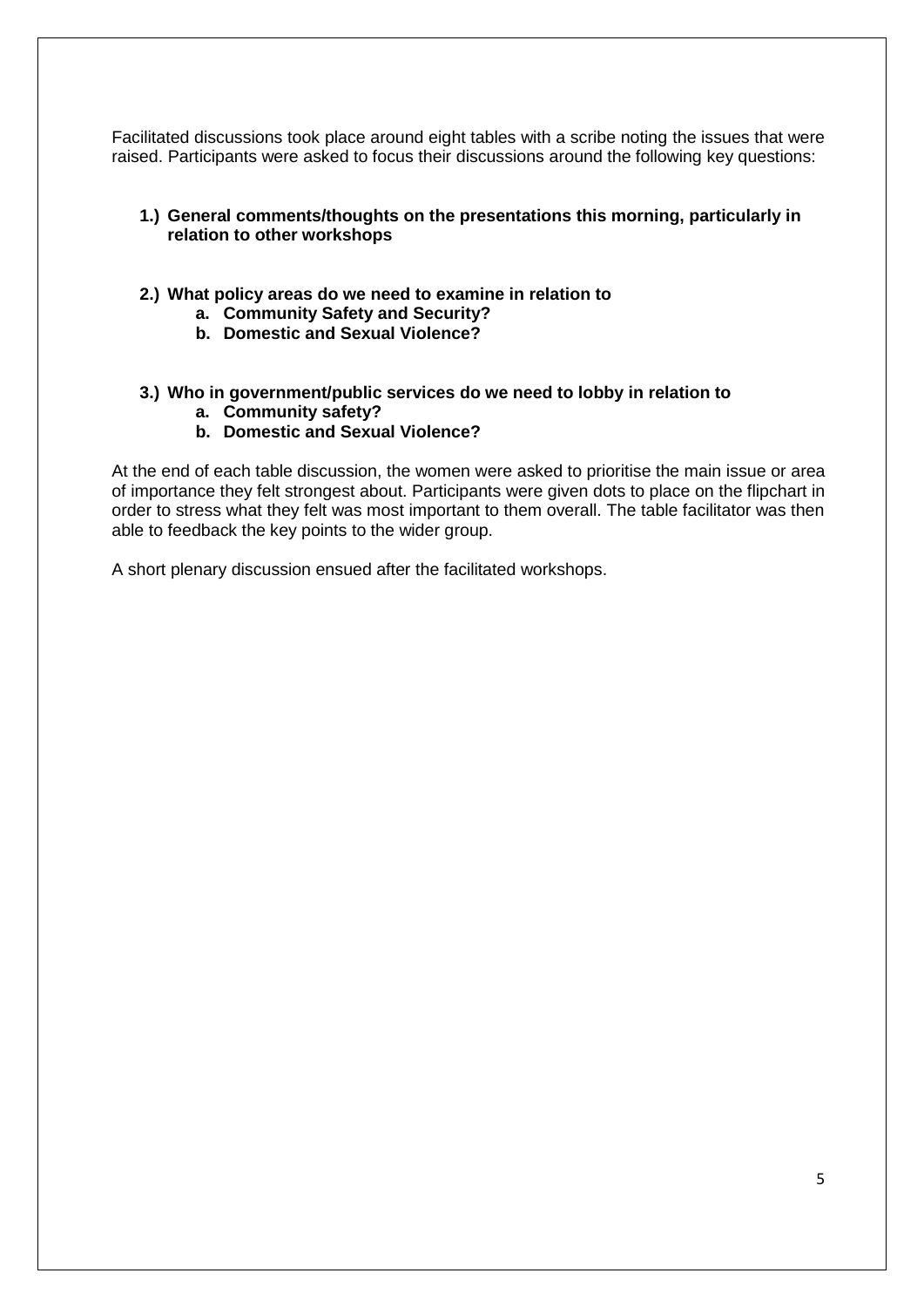Below is a synopsis of the discussions.

#### **2) What policy areas do we need to examine in relation to**

- **a. Community Safety and Security?**
- **b. Domestic and Sexual Violence?**

#### **Education**

Education is hugely important, particularly for young people. It is important that gender discrimination be challenged through the education system. Cultural attitudes must change. The active participation of young people in society must be supported and stereotypical gender biased views challenged.

We need to make our education system more inclusive for boys and girls. Society must accept differences – ability, creed, colour, sexual orientation, age and nationality. People must be educated as citizens and educated from birth through the family, education system and community groups.

#### **Women's Representation in Decision-Making**

The overall representation of women in decision-making remains too low. In addition to making changes to the education system (as stated above), we need to change social and political structures to enable women to become more active in civil and political participation.

Equally, there is a need to increase networking between women and policymakers. There is also a need for gender quotas for all public appointments, at all levels, with the enforcement of these quotas.

It is imperative that there are more women on boards – both public and private. It was further suggested that Gender Quotas should be employed for all public appointments at all levels and that penalties should be incurred by political parties who do not abide by quota rules.

#### **Rebuilding Cohesion in Local Communities**

There was a consensus that there are still feelings of fear at local community level, in some cases related to the ongoing sense of political dynamics. There was also a fear of groups of young people. We need to work hard to challenge both of these issues.

#### **The Media**

A huge amount of work needs to happen in terms of how women are portrayed in the media.

#### **Criminal Justice**

There was also concern about the attitude of a range of statutory agencies with regard to issues related to women. There needed to be more training of the judiciary with regard to the impact of crime on women.

#### **Mental Health**

There was also concern expressed about the continued issuing of prescription drugs to cope with stress.

#### **Welfare State Safety Net**

Welfare Reform would have a major impact on women's access to money and therefore might also affect how they responded to domestic violence situations.

#### **Resources for services and advocacy**

Finally, it was felt that there is a need for increased lobbying and advocacy around issues of poverty and welfare benefit cuts, as well as the need for increased resources for Women's Aid, both North and South.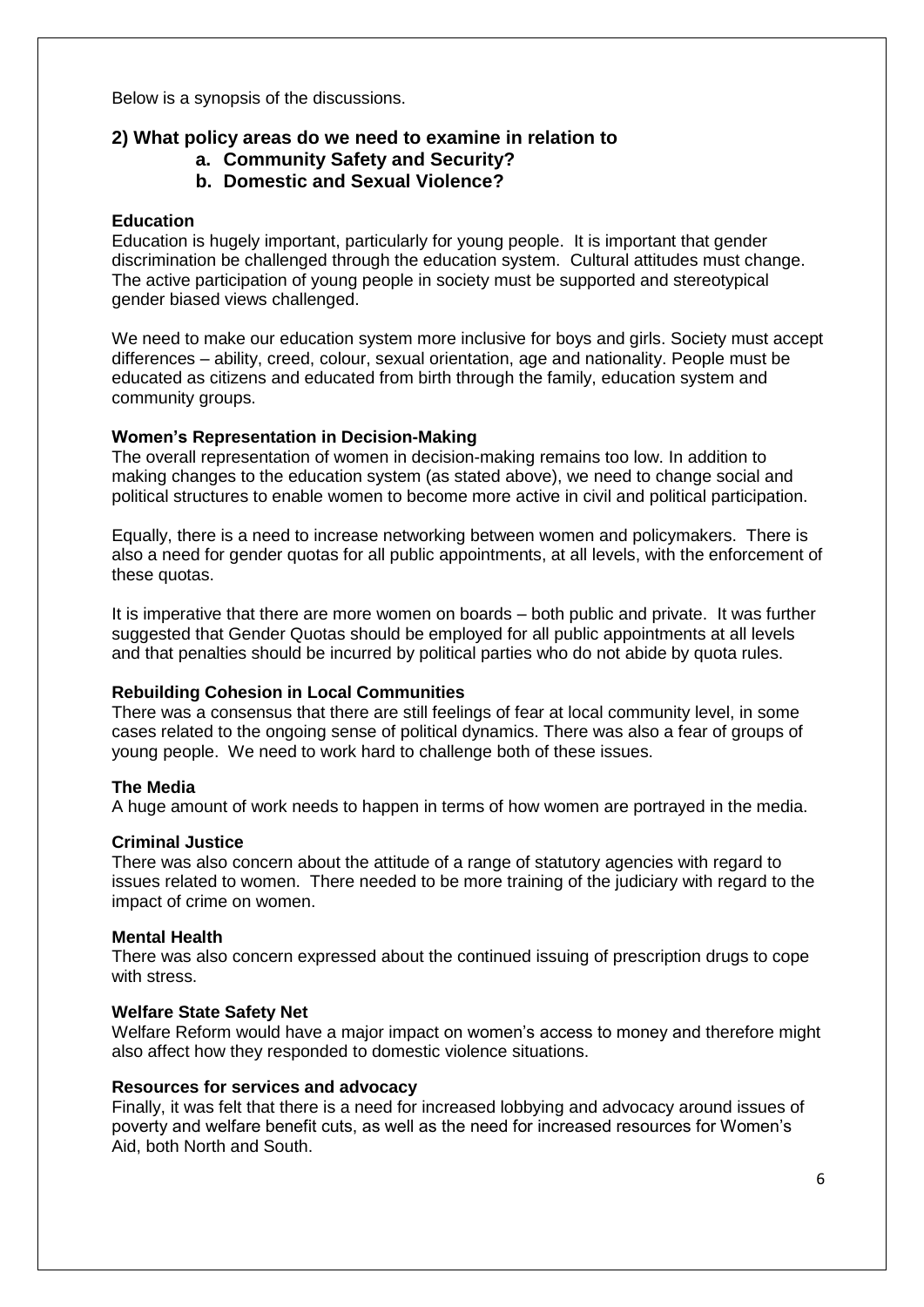#### **3) Who in government/public services do we need to lobby in relation to a. Community Safety?**

#### **b. Domestic and Sexual Violence?**

Key women's organisations must be at the forefront of lobbying government. Welfare Reform is the issue du jour and women's organisations need to be highlighting the disproportionate impacts on women. We all must take responsibility to do this.

There are more women on Policing and Community Safety Partnerships (PCSP) and they are bringing attention to key issues and making their voices be heard. This is to be welcomed.

It was further suggested that we must increase networking between the women's sector and policy makers, trade unions, politicians, the judiciary, non-governmental organisation (NGOs), social and community groups, civil society organisations, academics, parents, people of all ages and backgrounds, researchers, etc.

In particular, more needs to happen within our education provision to address gender discrimination and challenge harmful attitudes and stereotyping. This places a particular burden on the Minister of Education.

There was consensus around the view that we are all responsible for making change happen.